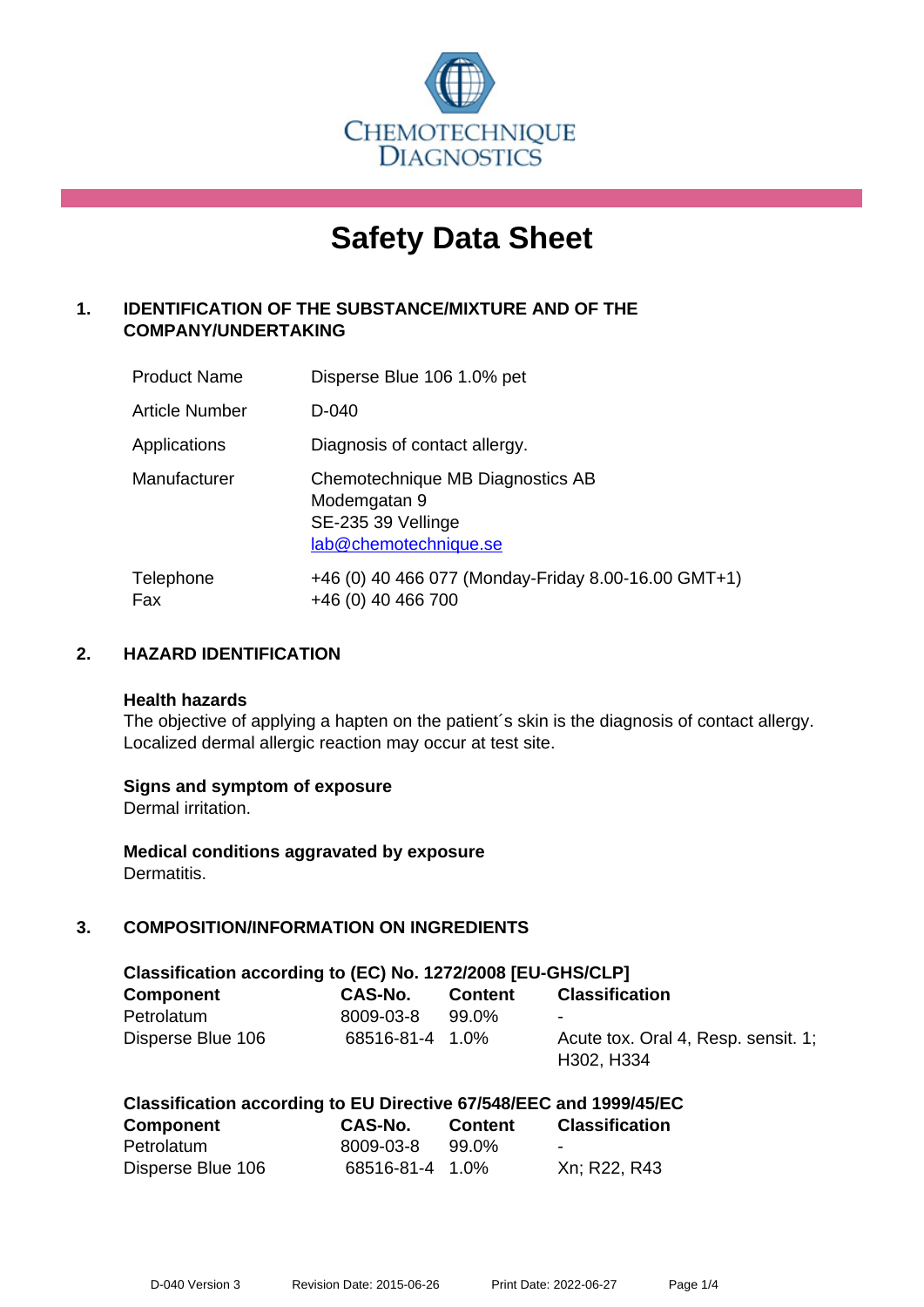## **4. FIRST AID MEASURES**

## **Emergency and first aid procedures**

Obtain medical attention.

# **5. FIRE-FIGHTING MEASURES\***

#### **Suitable extinguish media**

CO2, powder or water spray. Fight larger fires with water spray or alcohol resistant foam.

# **For safety reasons unsuitable extinguishing agents**

Water with full jet.

## **Special protective equipment for fire-fighters**

Wear self-contained respiratory protective device. Wear fully protective suit.

\*Data is shown for petrolatum only

## **6. ACCIDENTAL RELEASES MEASURES**

**Steps to be taken if material is released or spilled** Contain and place in a closed container.

# **7. HANDLING AND STORAGE**

**Precautions to be taken in handling and storage** Store dark at 5-8°C. Avoid extended exposure to light. FOR EXTERNAL USE ONLY.

# **8. EXPOSURE CONTROLS/PERSONAL PROTECTION**

**Respiratory protection** Not required.

**Ventilation** Local exhaust.

**Protective gloves** Disposal gloves.

#### **Eye protection** Not required with normal use.

## **Work/Hygienic practices**

Wash hands after each use.

## **9. PHYSICAL AND CHEMICAL PROPERTIES**

Odour **Odourless** 

Appearance Dark grey Semi-solid

Melting point\* 50-55° C Flash point\*  $>100^{\circ}$ C

Boiling point\* No data available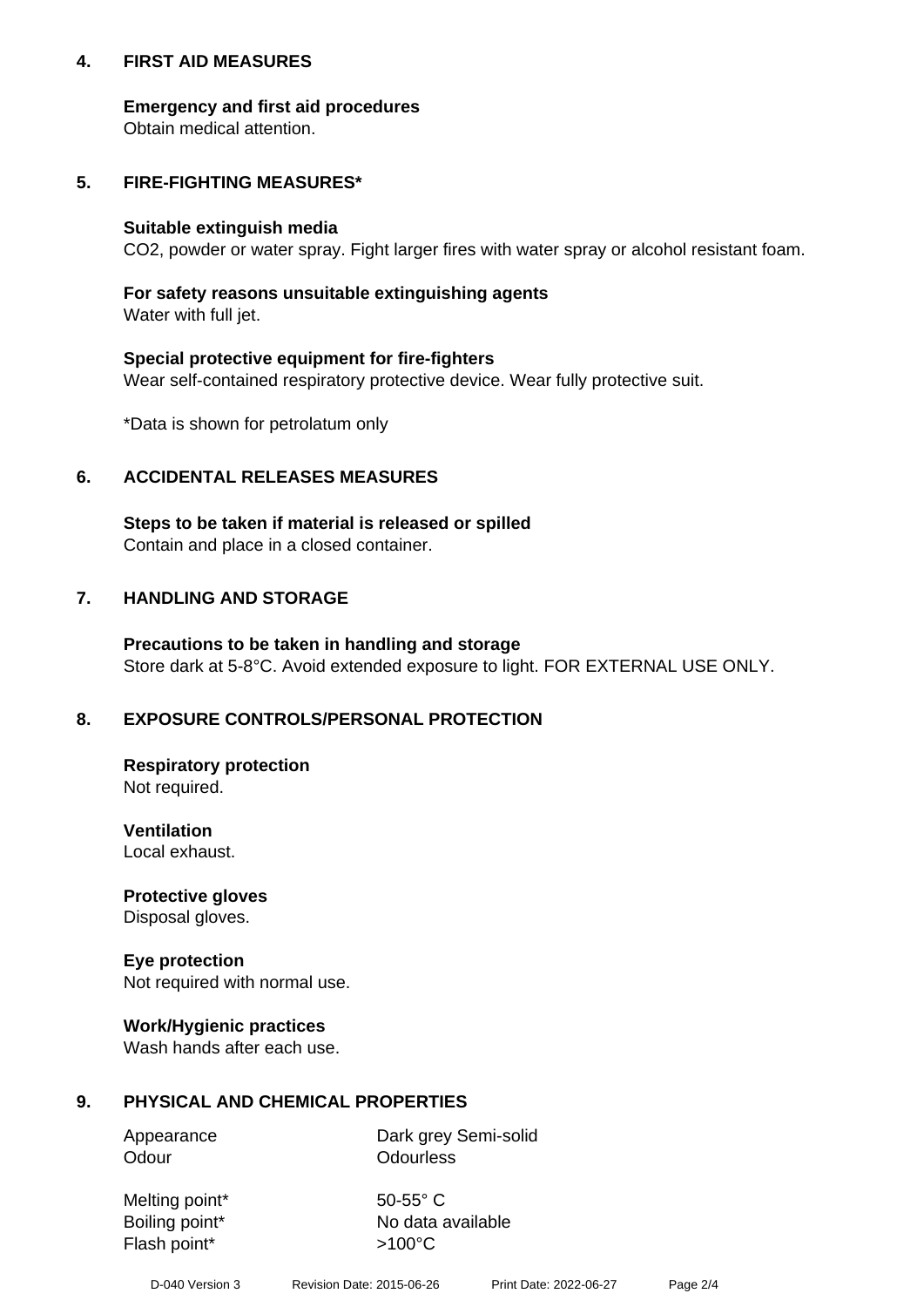Density\* No data available. Solubility in/Miscibility with Water\*

Self ignition\* Product does not self ignite. Danger of explosion\* Product does not present an explosion hazard. Insoluble

\*Data is shown for petrolatum only

# **10. STABILITY AND REACTIVITY**

#### **Incompability**

May react with strong oxidizing agents.

#### **Stability**

Stable at recommended storage conditions.

#### **Hazardous byproducts**

Combustion may generate CO, CO2 and other oxides.

**Hazardous polymerization**

Will not occur.

## **11. TOXICOLOGICAL INFORMATION**

No data available.

## **12. ECOLOGICAL INFORMATION**

No data available.

## **13. DISPOSAL CONSIDERATIONS**

#### **Waste disposal method**

Comply with federal, state/provincial and local regulation.

#### **14. TRANSPORT INFORMATION**

Not dangerous goods.

## **15. REGULATORY INFORMATION**

The classification is according to the latest editions of the EU lists, and extended by company and literature data.

#### **16. OTHER INFORMATION**

#### **Text of H-statements and R-phrases mentioned in Section 3**

| Acute tox. Oral 4 |                           | Acute toxicity, Oral (Category 4)      |                                         |
|-------------------|---------------------------|----------------------------------------|-----------------------------------------|
| Resp. sensit. 1   |                           | Respiratory sensitization (Category 1) |                                         |
| H <sub>302</sub>  |                           | Harmful if swallowed                   |                                         |
| H <sub>3</sub> 34 |                           |                                        | May cause allergy or asthma symptoms or |
| D-040 Version 3   | Revision Date: 2015-06-26 | Print Date: 2022-06-27                 | Page 3/4                                |